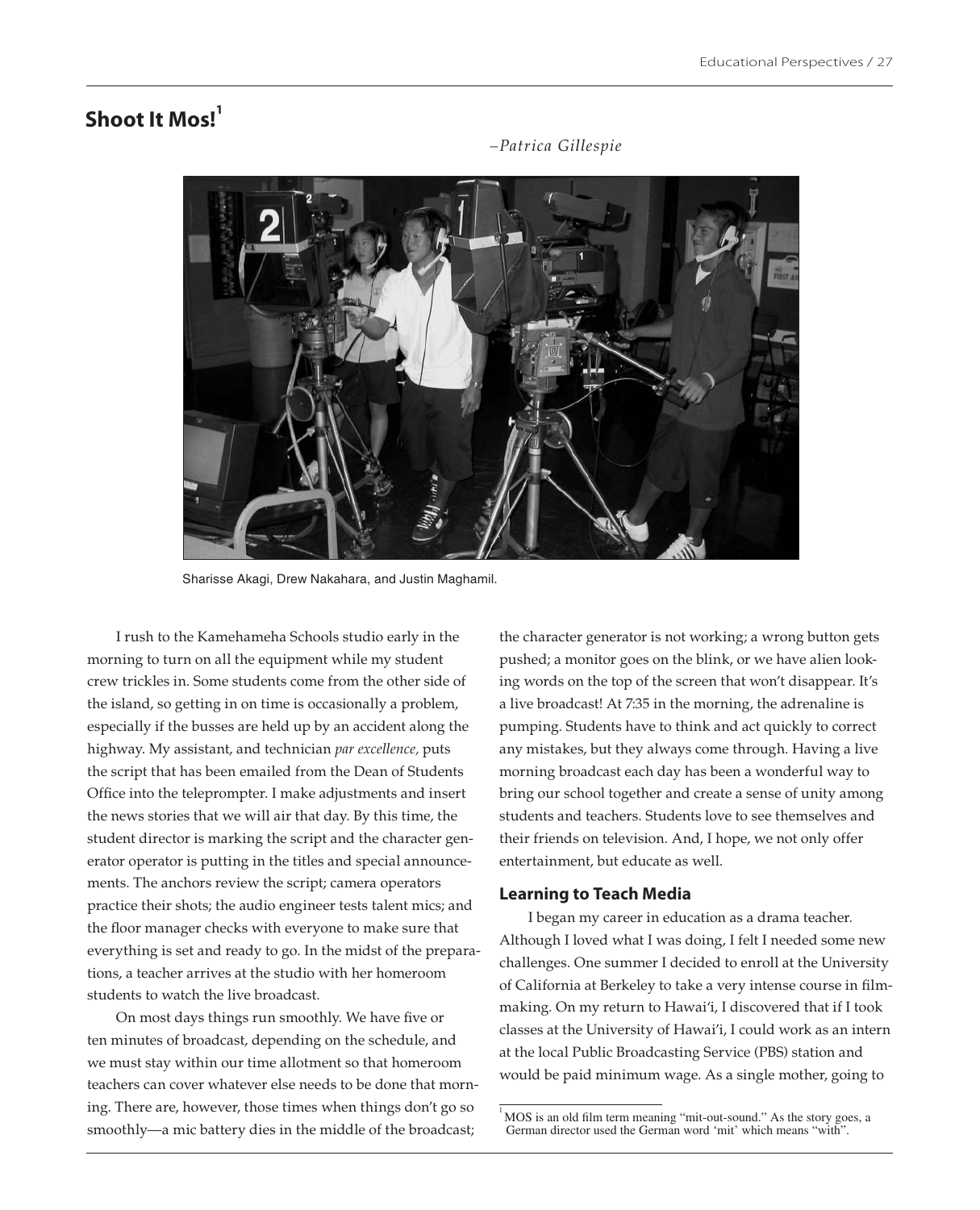

Morning broadcast of "Puka Mai Ka La" (The Dawning).

school and trying to live on this salary presented challenges. However, with some major adjustments in my living style, I was able to attend the University of Hawai'i for nine months. This was a very energizing time in my life. I took every media course I could squeeze into my schedule. I made some short documentaries and also made lots and lots of mistakes. The engineers at the PBS station generously helped me with all my technical problems. And despite the mistakes, one of my short documentaries was good enough to play on the educational portion of PBS's morning programming!

However, I couldn't live like this forever. I had to get a job that paid more. I learned there was an opening for a videographer at Kamehameha Schools. This entry-level video job involved documenting the traveling pre-school program. I applied, and thankfully got the job. Over the years at Kamehameha my media job changed, and I found myself producing curriculum tapes for elementary teachers and supervising the audio/visual support department. In my spare time, I worked on drama and video projects with the elementary teachers. When a video teaching job became available at the high school, I decided to apply. Although Kamehameha has had a television program since 1977, teachers had come and gone and none had stayed long enough to really build up the program. I took on the challenge.

The first thing that had to be done was to purchase some small cameras for the students to use. All we had were two

huge studio cameras. Can you imagine students carrying these on the school bus! At that time Hi-8 camcorders were just coming on the market and they were a perfect choice. Unfortunately, in 1989, many school administrators regarded video production courses as a fringe subject, so trying to justify expensive equipment purchases was a very difficult task. Nevertheless, I persevered, and with each new project I attempted the program began to flourish. Nowadays, video technology is very popular with teachers and it finds uses at all levels and in a variety of subject areas. Of course, the technology is constantly evolving, and just when I thought I had learned everything I possibly could about analog video, computers came on the scene. That was when I decided it was time for a sabbatical. I would immerse myself in computers for four months —this time as an intern at the American Film Institute in Los Angeles. This was another exciting time for me, although it came with total technology overload! I learned as much as I could about computers and software programs and when I returned to Kamehameha, I felt much more competent to teach the new media. Trying to keep on top of new advances in technology is still a challenge, and always will be.

## **The Video Production Program at Kamehameha High School**

The aim of the Video Production program at Kamehameha High School is to teach students how to visu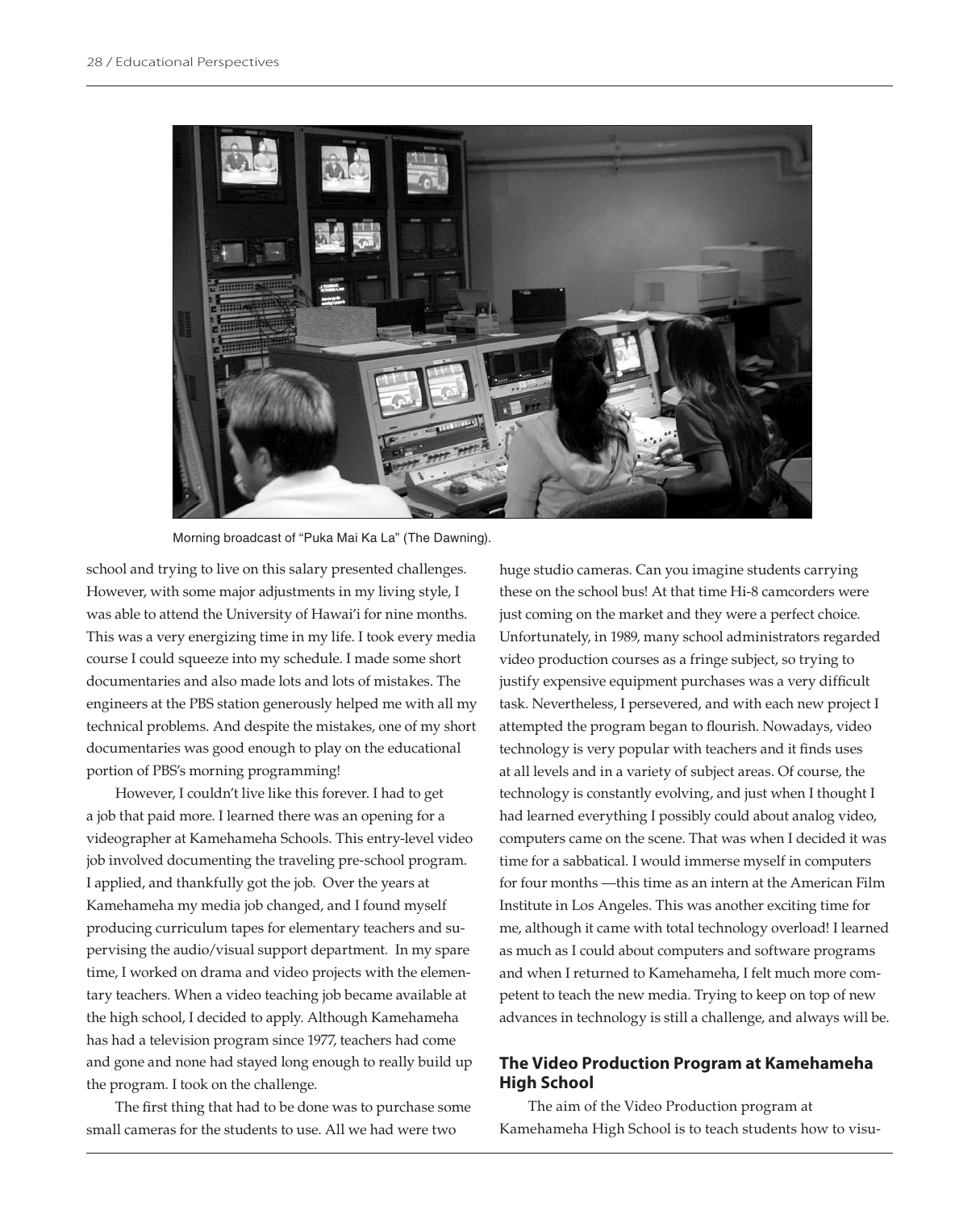ally express themselves in an electronic medium. During the semester, the students experience the different steps in the production process:

- 1. Pre-production includes researching, planning, writing a treatment (narration of production ideas), writing the script, drawing the storyboard, casting the actors, reserving equipment, lining up crews and locations, scheduling interviews, and securing music rights;
- 2. Production involves the actual videotaping of the event and includes interviews and B-roll (coverage) footage; and
- 3. Post-production involves logging the numbers of each shot, digitizing footage into the computer by means of firewire, creating an edit decision list, and editing. This stage might also include writing music for production or creating special effects.

All this is achieved with the use of digital camcorders and computer editing.

Students begin with a series of assignments designed to teach them the different production elements such as storyboarding, scripting, and continuity. For example, they may look at footage from feature films where continuity errors occur. Next, they will storyboard their own MOS (without sound) adventure (8 shots only) in which they must take an object from one place to another, paying particular attention to the continuity of screen direction, costumes, props, etc. This work must be done using the camera, because students must practice thinking visually so that they are always aware of how one shot cuts to another. Their short piece is then digitized and set to music. This assignment not only teaches careful planning but also introduces students to the first elements of editing. The final project of the semester is either a mini-feature or a music video.

After one semester of learning the basic skills of filming and editing, students can take Advanced Video Production and use their newly acquired skills to work on news stories that air on the campus-wide daily broadcast. Many of my Advanced Video Production students repeat this advanced class. Sometimes, if it is impossible to fit Advanced Video Production into a student's schedule, the student has the option to do a directed study program. Because we do a daily morning broadcast, our Advanced Video Production students produce news stories on campus events, do feature stories on other students or events, and create Public Service Announcements (PSAs). PSA'S are one of the easier projects to do because the must be short (30–60 seconds) and concise enough to get their message across. They are also not too difficult to storyboard.

Students create PSAs on Hawaiian values, on issues important to young people, and on forthcoming school events. For example, two girls created a PSA called "Courtesy Check" to heighten student awareness of the staff on campus who prepare food and keep the campus clean. Their message was aimed at getting students to pick up their litter and to show courtesy and thanks to the people who are there to help them. Two male students felt it was important to remind students that illegal car racing can kill. They wrote their copy, shot some footage, and then found some pictures out of magazines to finish the piece. Two other students created a PSA on a drama production being staged at the school.

After completing these relatively easy assignments, students can choose to do a full feature—an instructional video ("How to be a Rock Star!" for example), a mini-documentary, or even a short original music video. On one occasion, students wrote a script for a film in which they imagined that it was the year 2050. A strange disk was found, which was featured in a special news report. The anchor of the special news report interviewed a mad scientist (one of our willing and talented teachers!) who had found the disk, and he explained what it was. The student who played the news anchor had her first taste of sitting in front of the camera in that role. She discovered that she enjoyed the experience, and she is now a top news anchor at one of Hawai'i's local TV stations.

The "Senior Video" is another very popular and wellreceived Advanced Video Production project. This involves a compilation of senior year events, interviews, and photos from years past. The idea is to develop a theme that holds all this together in a creative and interesting way. Last year's theme was "At the Movies," and the introduction to each section (special events, senior activities, sports) was a parody of a well-known movie—for example, *Dirty Dancing* was used to introduce the Performing and Visual Arts section. The project is demanding and the seniors involved are required to handle every aspect of production—from planning, shooting, and editing to marketing the video. The students are also responsible for obtaining permission to use any copyrighted music.

We also have a video news magazine called *Nä Pöki'i* that we produce once a semester and air on public access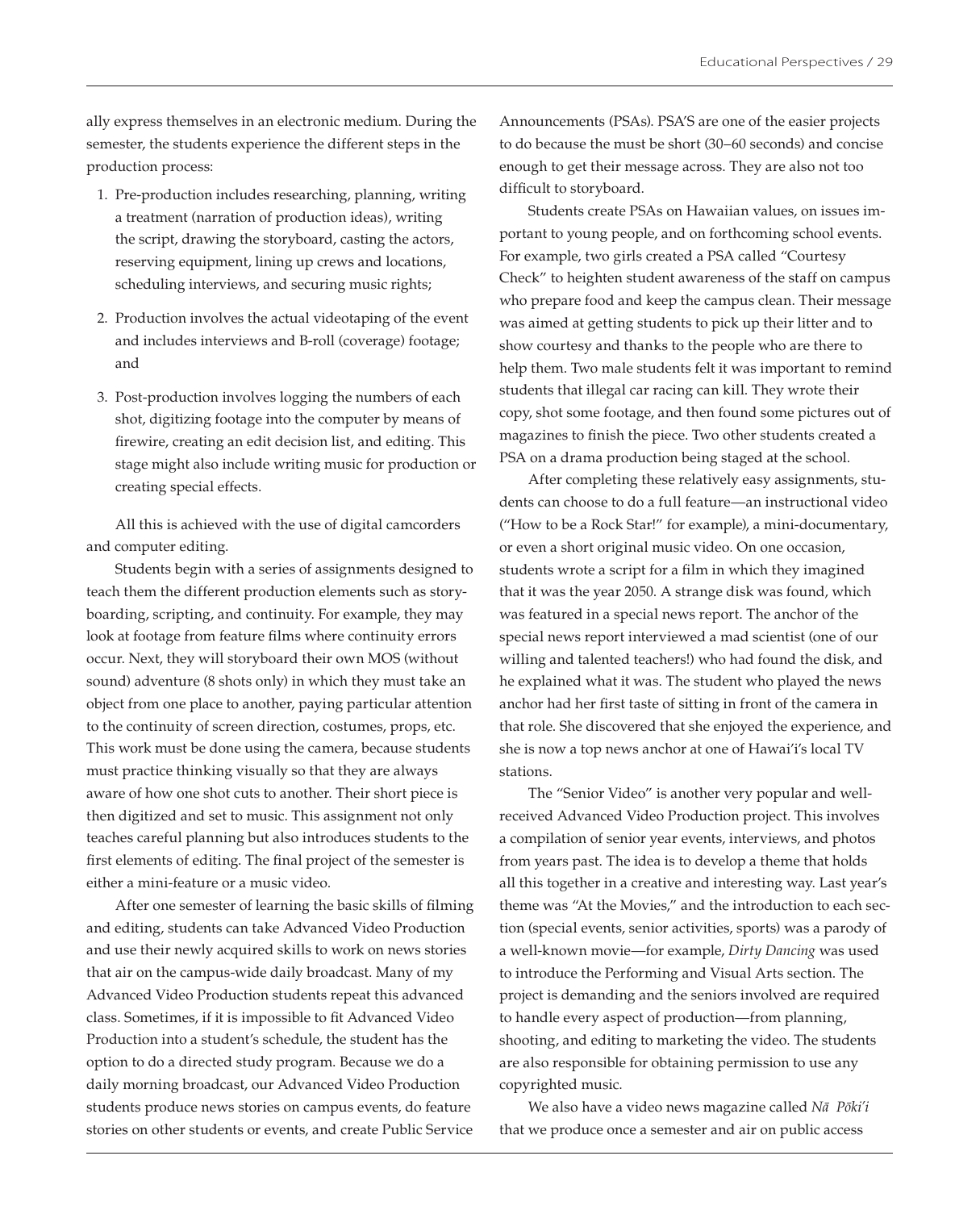television. This is usually a compilation of the semester's best news stories hosted by two anchors. For the original show, one of my advanced students took the school fight song and had some of our performing arts students sing it traditionally and then jazz it up. She then had another student edit images along with the students singing. This resulted in a very catchy opening broadcast for our video magazine.

Some of our advanced students also include interviews with people who work in the entertainment/media business. Past interviews have been with local actors, national actors, cinematographers, comics, and news anchors. We were very lucky recently when one of our graduates, Doug Nam, brought his good friend, cinematographer Dean Semler to visit our classes. Dean, whose work includes such films as *Dances with Wolves*, *Mad Max*, and *Bruce Almighty,* was in town to receive the Kodak Award of Excellence at the Hawai'i International Film Festival (HIFF). He spent two hours with us talking about his work and telling us some of his secrets about how to get such amazing shots. One of our advanced students interviewed him for our news magazine. This type of opportunity offers students a chance to talk with experts in their particular field and to share with others what they have learned.

#### **The Video Club**

In addition to the beginning and advanced video classes, we also have a video club that meets once a week. This club is composed of students in the video classes who want to do more work with video, as well as students who can't fit the video class into their schedules. We've tried many different projects with the video club, some of which have not proved workable. However, thanks to my assistant, Jay, we now have a new activity that seems to be working well. In a friendly competition, the club members create three-minute videos on a designated theme. They work in pairs and have two weeks to complete the assignment. The first assignment is a "How To…" video. A recent video club assignment brought in three entries, all a little rough, but not bad for the first try. A second assignment is to create a video involving some type of chase (other than a car chase). The entries turned out to be creative enough to be entered in an outside competition. Video Club members are now working on "15 Ways to Use Masking Tape." The students who take on the challenge of creating these videos can win something just for trying (like a DV tape or blank DVD). Club members vote on who gets the grand prize. This project has created a lot of excitement and students who have never picked up a camera before have produced some amazing videos.

#### **Documentary Film Making**

Because Kamehameha Schools is a school for native Hawaiians, cultural documentation is an important area of emphasis in our video program. This can range from documenting family history to producing a video in a foreign country. It's a big jump for a secondary school student to go from creating a video with images and music to producing a documentary, including two or three rewrites, from start to finish. The process involves technical skills, organizational skills, people skills, and critical thinking skills. There can be no doubt that producing a documentary becomes a powerful learning experience for many students. Visually recording one's *kupuna* (elders) talking about her family genealogy and history is an empowering experience for students. They become the family historians, the documenters of important traditions. They assume the role of preservers and perpetuators of their culture for future generations.

In Hawai'i we live at the gateway to the Pacific and Asia, therefore it seems appropriate for students here to examine their cultural ties to this area of the world. I have been fortunate to be able to take students on different video projects to China, Indonesia, Tahiti, the Marquesas, Rapa Nui, the Cook Islands, and, most recently, Alaska. We have produced award-winning cultural documentaries on all these places and the Hawai'i International Film Festival has used several of our productions for their Cultural and Media Literacy Program. What better way for young people to learn about the cultures of others than through the eyes of their peers?

The process of creating a documentary is a complex one. It involves skills such as doing research; interviewing experts; and showing cultural sensitivity as well as patience and flexibility. It demands many hours of footage shot in another country where, perhaps, the interviews must be done in another language. On returning home, students must take those many hours of footage and form them into a documentary that other teens would want to see. None of this comes easy for high school students, who, in addition to the production demands, may be experiencing culture shock on their first venture outside of Hawai'i.

Most of the projects involving travel to other countries have been financed through grants from Kamehameha Schools and from the local public access station. On my first trip, I took three students to Indonesia to produce educational videos for the Indonesian film "My Sky, My Home" directed by Slamet Rahardjo. I had served as a Peace Corps teacher in the '60s in Malaysia, so I was familiar with the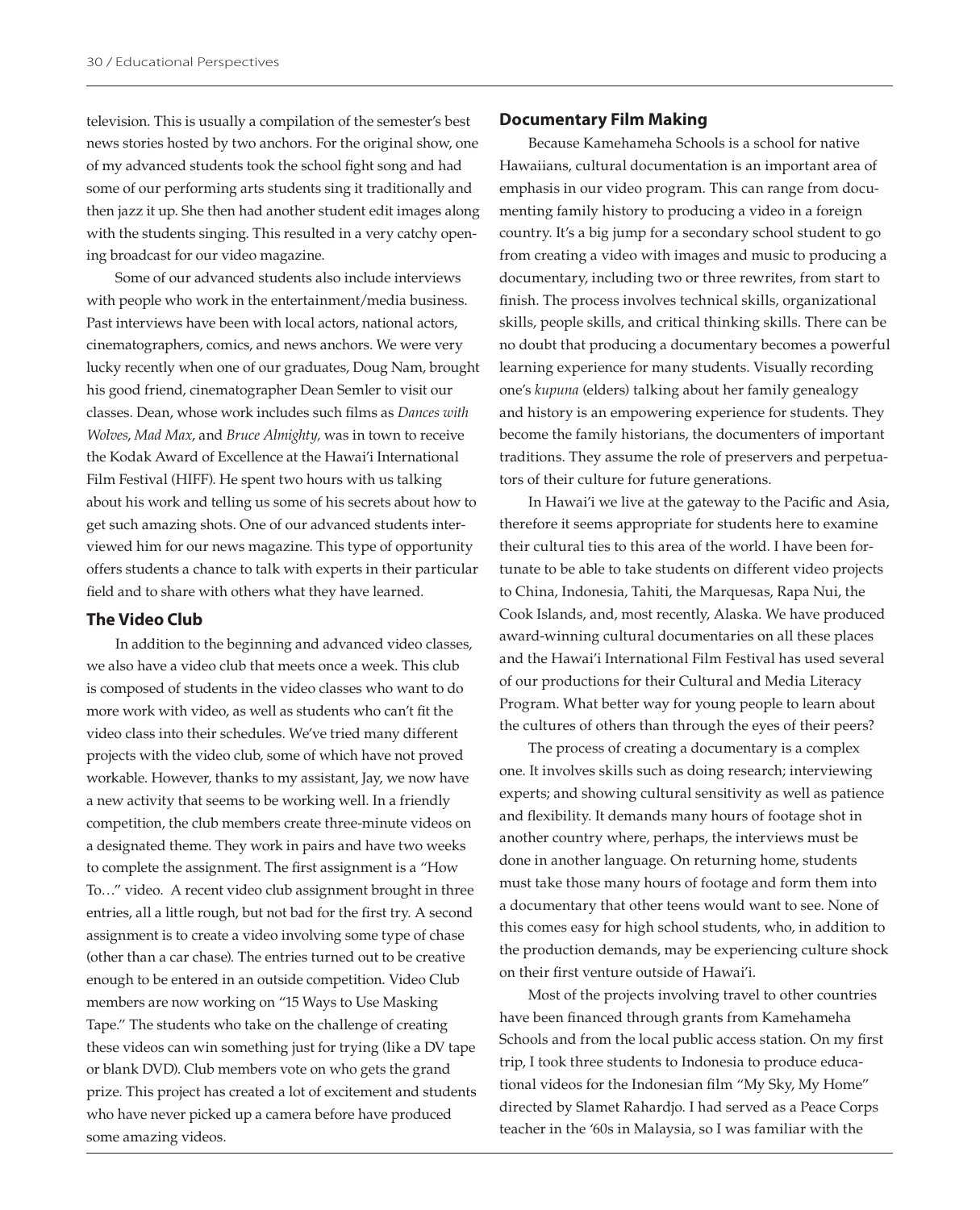area and knew the language somewhat. However, this was the first time I had taken students out of the country, and it was a weighty responsibility. We were all shocked when we arrived at our hotel in Jakarta and found it to be a rundown, colonial structure with a rather questionable clientele frequenting the premises!

New anxieties arose when we took a second-class train across Java and then made a side trip to Mount Bromo by bus. What had promised to be a beautiful trip up the mountain to watch the sunset, turned out to be a terrifying and treacherous ride—twisting and turning on a switchback road with no side barriers. When we finally arrived at the top of the mountain, several of us felt quite ill. But it was an adventure—one that we were able to appreciate more fully when we had made it safely back to Bali.

When shooting in a foreign country, one has to be prepared for every contingency. I hadn't realized that the Balinese Galungan Days holiday would fall quite when it did. It is their biggest holiday of the year and its timing depends on the Balinese calendar of 210 days. This means that this holiday falls in a different month each year. We arrived right in the middle of the ten-day holiday and everything had come to a complete halt, including all the schools that we had hoped to visit. However, we made the best of it by rewriting our script to include the festivities. Everyone was going to temple to make offerings to their ancestors. The markets were filled with brightly colored rice cakes, fruits, and food used for offerings. The villagers, dressed in their finest attire, would parade to the temples with these items on their heads. All the homes had tall, decorated bamboo poles in front that reminded our students of their tradition of Christmas lights. In the end, the adjustments we made added a lot of color and interest to the final production.

 In 1993, a school project took us to China to produce videos for the Hawai'i International Film Festival's (HIFF) Cultural and Media Literacy program. We planned to do our documentary on the film "Heartstrings" directed by Sun Zhou. I accompanied two public school teachers and two public school students. They had received a grant from the public access television station to cover their expenses. In addition, I received a grant from Kamehameha Schools to take five of our students along. During the three weeks of the trip, we shot over 60 hours of footage and experienced things one only sees in movies. We had made connections with the Beijing Film Institute through HIFF, and so we were able to tour the school and interview some of the famed fifth generation filmmakers. We visited a Beijing Opera School and an acupuncture school, and traveled on boats and trains—one in which the air conditioning broke and the heat rose to over 100 degrees!

We were fortunate to have the Kamehameha Schools Chinese language teacher accompany us on this trip. Lily Lu's knowledge of Chinese protocol and her facility with the language opened doors to us that might otherwise have been closed. Projects like this allow students to look closely at their own culture as well as other cultures. Ties with host country filmmakers have provided an opportunity for our young filmmakers to experience a country in a unique way, while focusing on the goal of sharing this experience with others.

When we traveled to Rapa Nui (Easter Island) to meet the Hawaiian canoe, Hökülea, we took a contingent of video students, science students, and performing arts students. We were accompanied by Randy Fong of the Kamehameha Performing Arts program. I was fortunate in having as my assistant one of my former students, Leah Kihara, who had accompanied me on the Indonesian trip. She had since graduated from the University of Southern California (USC) School of Cinema. This made the long hours of documenting all the activities possible, and when we returned Leah worked with the two girls who documented the trip.

Obtaining footage for projects like those I have described is not an easy task for high school students. They must start off with some type of initial idea or outline even though they might have no idea what the country or culture that they are visiting is like or whom they will be interviewing. It's difficult to make young filmmakers understand how important pre-production planning is for the success of a project. Nevertheless, preliminary research is essential. Once you reach your destination, the teacher's job is to make sure that students are developing a coherent story line and that they are getting the interviews and footage they need. One of the most important things to do when going on a trip with students is to have them keep a journal of their daily activities. This makes writing the script so much easier for the students when they return. One time I forgot to make this a requirement and it made the script-writing process twice as long and tedious.

When the students are back home, they log all the hours of footage and then select the clips that pertain to their particular topic. After reading over the hard copy of their interviews and highlighting the important parts, they sit down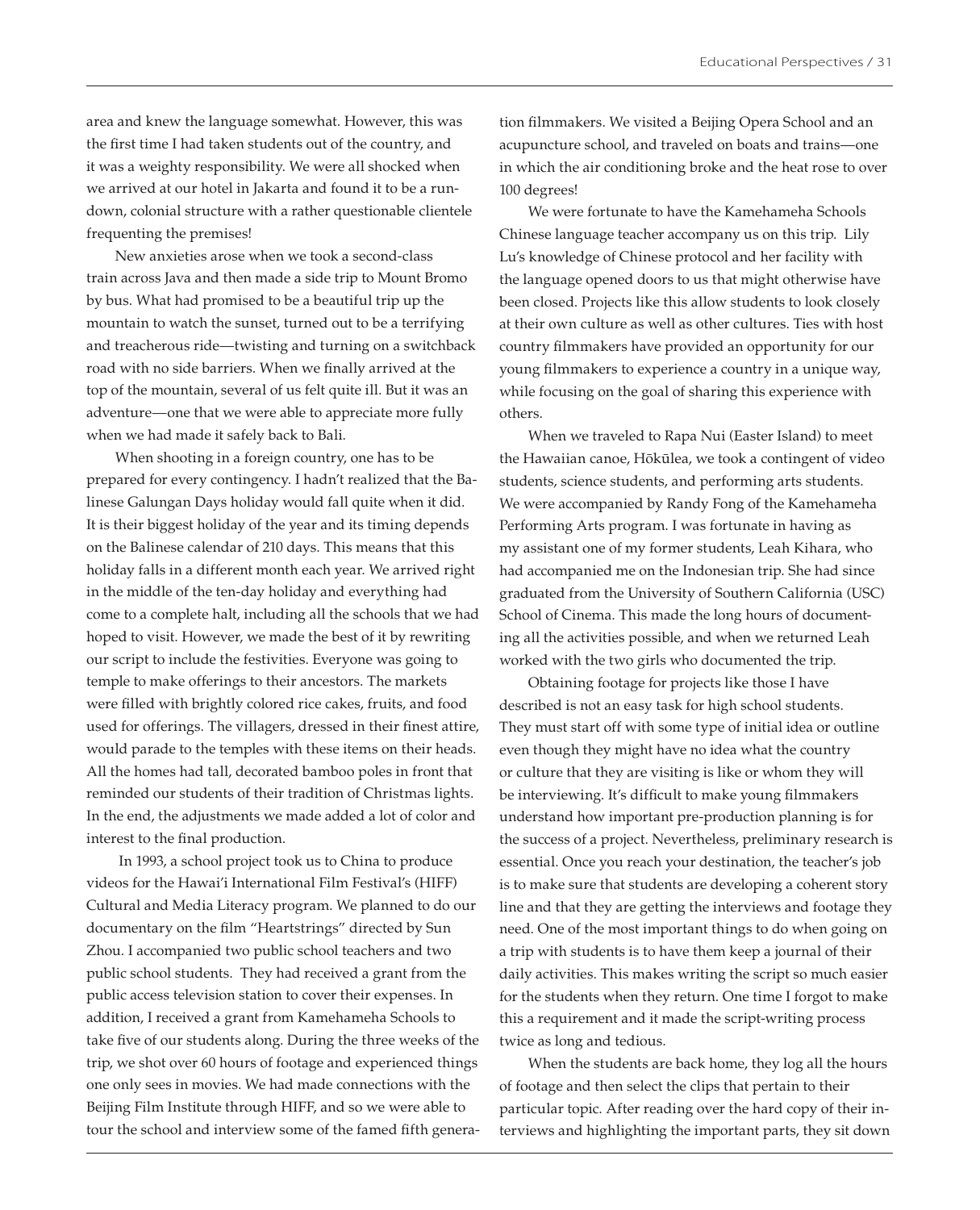at the computer and list every shot and piece of information they think is important. The next step is to think of a lead that would grab a channel surfer's attention. Then they write the audio portion, keeping the selected footage in mind. In technical terms, video footage without the narration is called B-roll. Students need to learn the importance of writing and rewriting the script to produce a quality product. They also need to learn the lesson that it is better to show than to tell. The images that they use should fit logically with their words.

With an AVID Xpress DV digital editor, the final creative stages of composition tend flow more easily. Students arrange their images in a bin that lets them experiment with placement. Then they drop the images into a timeline with their narration. The digital editor makes it easy to add special effects such as page turns, dissolves, and fly-in or break-up titles. Before they know it, they have a short documentary designed to keep the teenage channel surfer interested long enough to learn something!

### **Challenges**

One of the challenges we face in our program is that our class periods are only 40 to 45 minutes long, so we are constantly working against time. Documentary production and other long projects are very involved and require painstaking work that is difficult to fit into this schedule. So my students often come into the editing lab during their free periods, after school, or on weekends. Many of them are also involved in sports and other school activities, which makes time management of the greatest importance.

Another challenge, which is one that all media teachers face, is how to deal with copyrighted music. There are rules and exemptions for schools to use copyrighted music, but it is often difficult to determine what constitutes fair use. The solution is to use non-copyrighted music. Over time we have built up an extensive collection of non-copyrighted music. Apple recently produced a new program called "Sound Tracks" that enables students to write their own music. It is quite simple to do. This program has been a blessing for the video production teacher! I now require my students to use *only* non-copyrighted music or write their own. Thus, when students produce a video that shows promise and we want to put it on our web page, include it in our news magazine, or send it to a student video contest, we don't have to go back and replace all the copyrighted music. Students simply create their music in "Sound Tracks," convert the mix to an AIFF file, and import it in to the editing program.

The appropriate use of lyrics can create another set of challenges. What is appropriate use in a given case? And even when students are asked to bleep out questionable words, somehow one or two always seem to find their way into a video and obtain a hearing during campus-wide morning announcements!

## **Words of Advice to Teachers New to Video Production**

The digital age has certainly arrived at Kamehameha Schools. It's quite common for teachers in many classes to give students the option of producing video assignments in lieu of written ones. We recently opened another video lab upstairs in our library so that students in other classes can do video related projects. I recommend that teachers planning to do a video project with their students try out the assignment themselves beforehand. You have to try things out on your own to get an idea of how complex it is to produce a short video. Viewing a well-produced video is insufficient to gain an understanding of what goes into to making one. Another recommendation is that shorter is always better! A tight three-minute piece is always preferable to a boring 10-minute piece.

As a filmmaker, I empathize with students who struggle with their projects. The level of sophistication that the technology offers and the number of options that it makes available creates even more complexity, and this means that even more can go wrong with a project. My advice to anyone who is going to embark on a video project is to be sure to give adequate time for shooting and editing. Projects take a lot longer than you imagine or expect. A general rule of editing is to allow one hour for every minute of program. Always remember to back up your project. No matter how good the editing system, computers crash from time to time—a nightmare when you are on a tight schedule.

I recently opened the 2003 Hawaii International Film Festival guide and quickly turned to the Hawai'i Filmmakers section. I had anticipated that I would see a listing for the documentary that my husband and I had produced. Of course it was there. But I noted with delight and surprise that several of the listings for short videos were produced by some of my former students who were directors, producers, assistant directors, cinematographers, and actors in their own right. Hawaii now has a growing, grass-roots, film community producing quality products. I am pleased to note that many of my former students are leading the way. After the